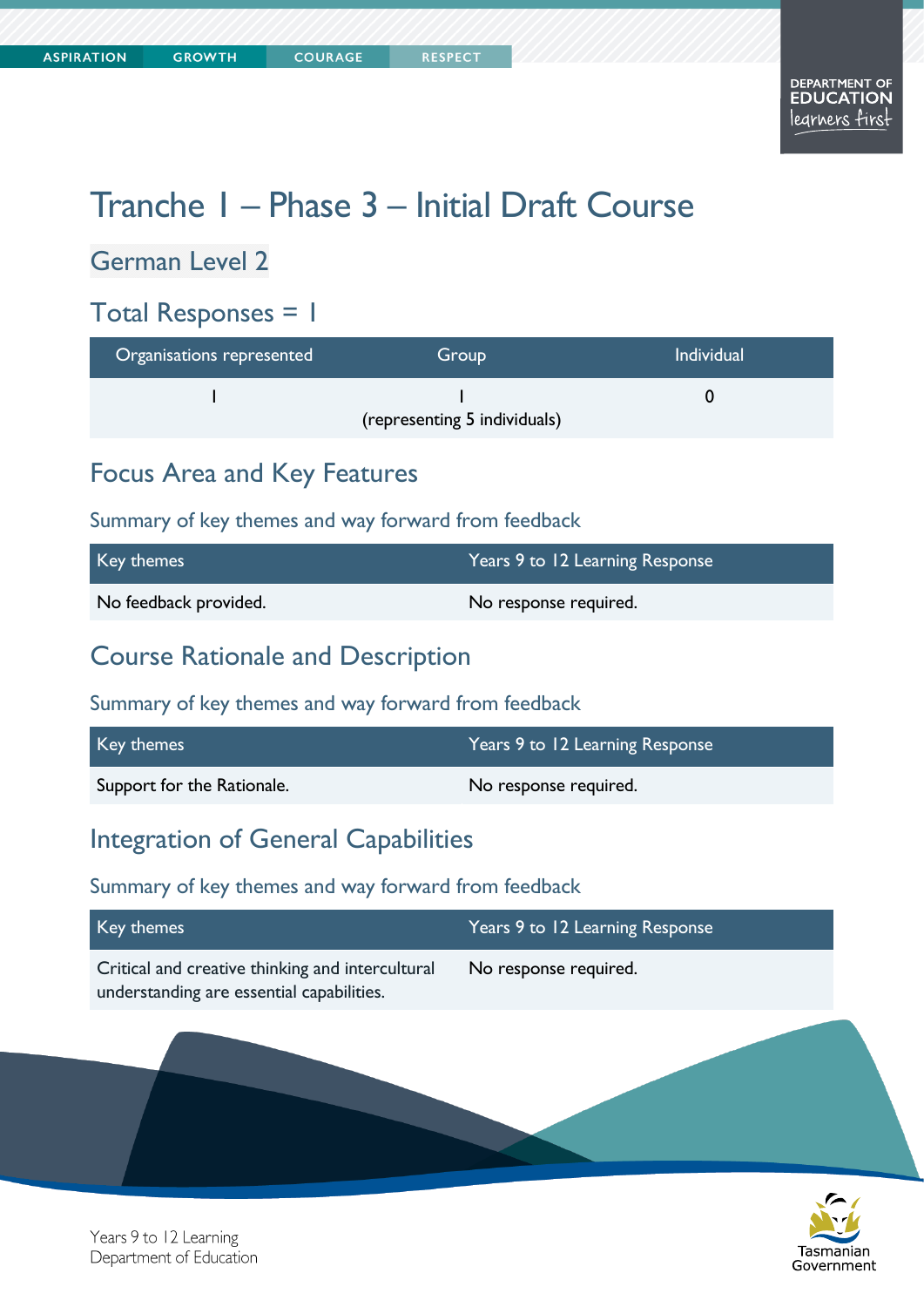### Pathways

#### Summary of key themes and way forward from feedback

| Key themes                                                                                                                                                | Years 9 to 12 Learning Response                                                                                                                                                                   |
|-----------------------------------------------------------------------------------------------------------------------------------------------------------|---------------------------------------------------------------------------------------------------------------------------------------------------------------------------------------------------|
| Emphasised the importance of ensuring<br>cohesion and balance between Level 2 and Level<br>3 courses. Need to ensure adequate<br>preparation for Level 3. | Curriculum Leader will continue to work with<br>Critical Friends and Sponsor Schools to<br>monitor relationship and ensure cohesion and<br>balance when developing a potential Level 3<br>course. |
| Request for exemplars to help clarify and<br>promote links to other fields like Hospitality.                                                              | Course Implementation Guidelines and Canvas<br>resources will provide additional support.                                                                                                         |

### Course Requirements

#### Summary of key themes and way forward from feedback

| Key themes            | Years 9 to 12 Learning Response |
|-----------------------|---------------------------------|
| No feedback provided. | No response required.           |

### Course Structure, Delivery and Progression

| Key themes                                                                                                                                                                                                                                                                                                                | Years 9 to 12 Learning Response                                                                                                                                                                                                                                                                                                                                                                 |
|---------------------------------------------------------------------------------------------------------------------------------------------------------------------------------------------------------------------------------------------------------------------------------------------------------------------------|-------------------------------------------------------------------------------------------------------------------------------------------------------------------------------------------------------------------------------------------------------------------------------------------------------------------------------------------------------------------------------------------------|
| Structure: Concern that the table and<br>relationships between elements are unclear at<br>present.<br>There is a lack of clarity in the relationship<br>between the module concepts, topics and<br>perspectives and some respondents requested<br>the removal of the perspectives from the<br>course document altogether. | Curriculum Leader will review course structure<br>diagram to ensure all elements are clearly<br>reflected and clarify the role of Perspectives in<br>the Combined Curriculum and Assessment<br>Framework for Languages (CCAFL).<br>Curriculum Leader will work with Critical<br>Friends and Sponsor Schools to articulate the<br>relationship between the perspectives, concepts<br>and topics. |
|                                                                                                                                                                                                                                                                                                                           | The Course Implementation Guide and<br>resources to be shared on Canvas will help to<br>clarify these relationships.                                                                                                                                                                                                                                                                            |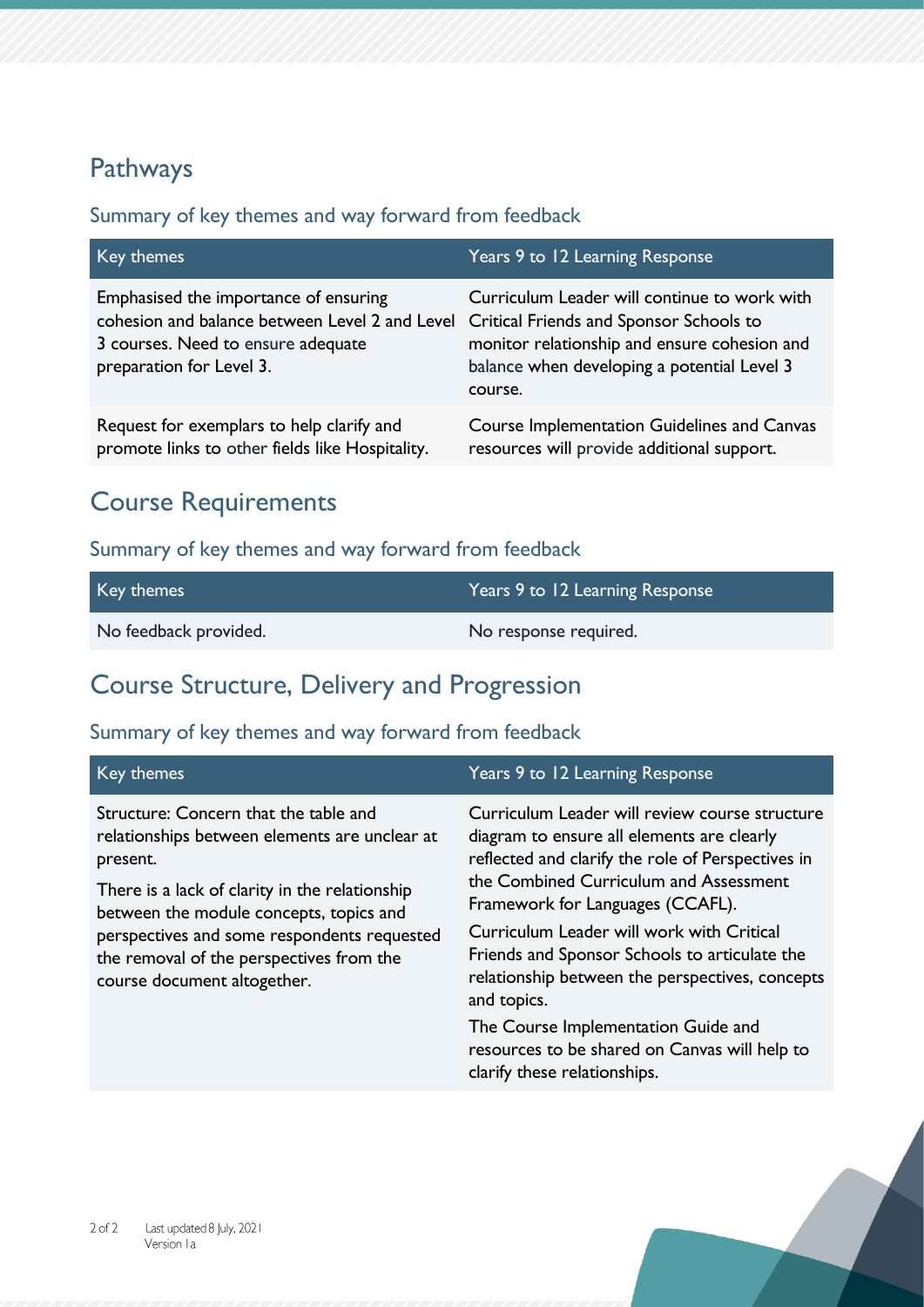| Key themes                                                                                                                   | Years 9 to 12 Learning Response                                                                                                                                                                             |
|------------------------------------------------------------------------------------------------------------------------------|-------------------------------------------------------------------------------------------------------------------------------------------------------------------------------------------------------------|
| Some concern that the proposed course is a bit<br>too aspirational for beginning language learners.                          | Curriculum Leader will continue to work with<br>Critical Friends and School Sponsors to ensure<br>the content elaborations and tasks prescribed<br>are manageable for beginning learners of<br>German.      |
| Concern that some terms need clarification.                                                                                  | The final version of the proposed course<br>document will contain a glossary.                                                                                                                               |
| Respondents emphasised concern that modules<br>must be taught in numerical order to ensure<br>appropriate language learning. | Concern noted. Referred to Years 9 to 12<br>Learning. Curriculum Leader will continue to<br>work with Critical Friends and School Sponsors<br>to ensure appropriate development of<br>knowledge and skills. |

## Module Content

| Key themes                                                                                                                                                                                                                                                         | Years 9 to 12 Learning Response                                                                                                                                                                                                                                                                |
|--------------------------------------------------------------------------------------------------------------------------------------------------------------------------------------------------------------------------------------------------------------------|------------------------------------------------------------------------------------------------------------------------------------------------------------------------------------------------------------------------------------------------------------------------------------------------|
| Some ideas for topics in Module 3 seem too<br>difficult for beginning language students.                                                                                                                                                                           | Curriculum Leader will continue to work with<br>Critical Friends and Sponsor Schools to ensure<br>the content elaborations and tasks prescribed<br>are manageable for beginning learners of<br>German.                                                                                         |
| Some perceived inconsistency between learning<br>outcomes, course knowledge and skills and<br>content elaborations.                                                                                                                                                | Curriculum Leader will continue to work with<br>Critical Friends and Sponsor Schools to ensure<br>consistency across learning outcomes,<br>knowledge, skills and content elaborations, so<br>learners have the language structures needed to<br>demonstrate knowledge/ skills for each module. |
| There was some confusion about a potential<br>lack of content elaborations, which suggests it<br>might be helpful to include the content<br>elaborations within each module rather than as<br>an appendix, so that it is easy to check what<br>needs to be taught. | Referred to Years 9 to 12 Learning.                                                                                                                                                                                                                                                            |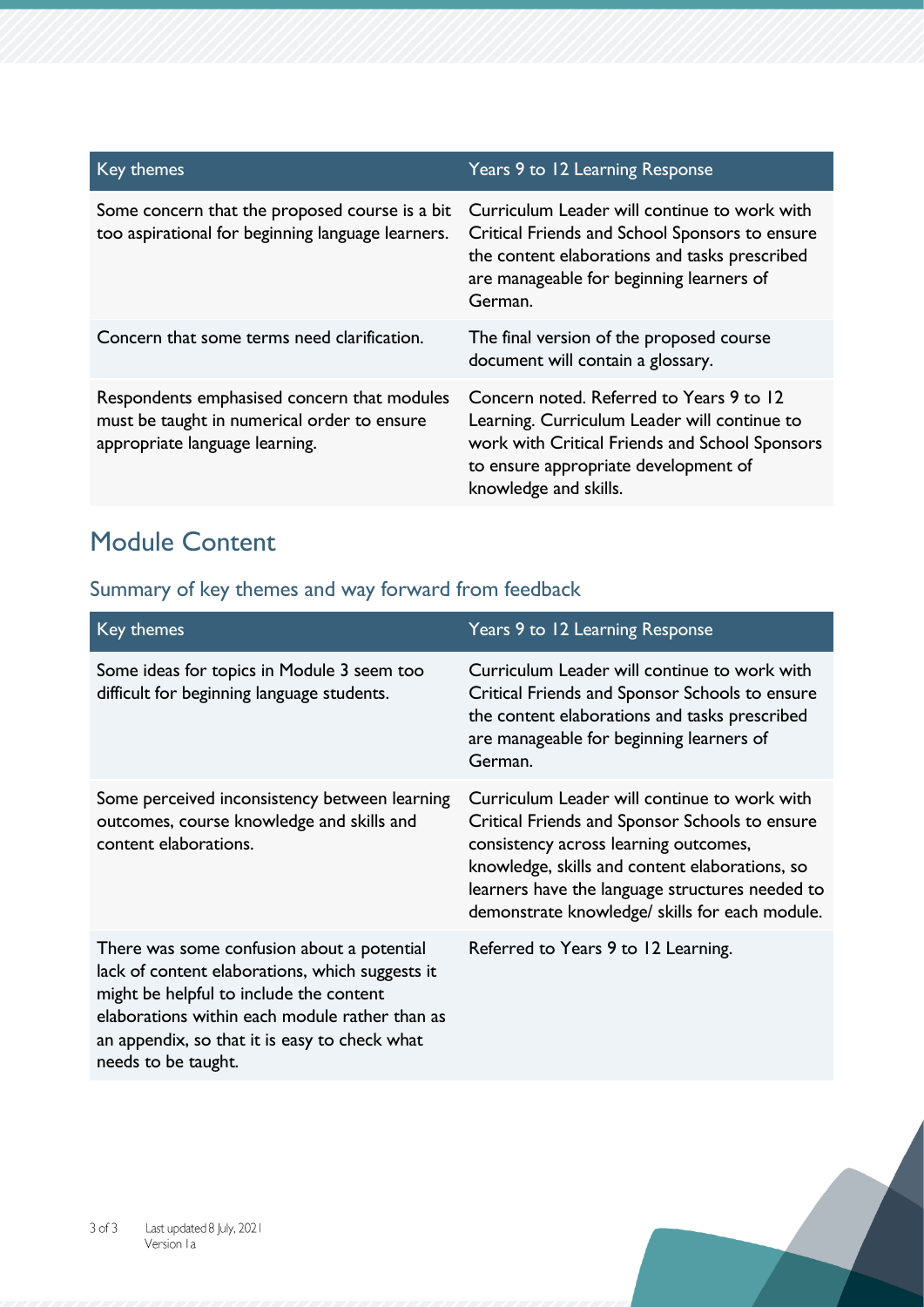## Criteria and Standards

#### Summary of key themes and way forward from feedback

| Key themes                                                                                                                                                                                                | Years 9 to 12 Learning Response                                                                                                                                                                                                                                                                      |
|-----------------------------------------------------------------------------------------------------------------------------------------------------------------------------------------------------------|------------------------------------------------------------------------------------------------------------------------------------------------------------------------------------------------------------------------------------------------------------------------------------------------------|
| Unsure of some of the terminology used.                                                                                                                                                                   | The final version of the course document will<br>contain a glossary.                                                                                                                                                                                                                                 |
| Unclear how the criteria will be assessed in<br>Module I.                                                                                                                                                 | Concern noted.<br>Curriculum Leader will continue to work with<br>Critical Friends and School Sponsors to develop<br>strategies for using the final version of the<br>criteria developed for this course.                                                                                            |
| Unclear about the difference between<br>"spontaneous" and "prepared" situations.                                                                                                                          | Curriculum Leader will continue to work with<br>Critical Friends and Sponsor Schools to unpack<br>the proposed assessment processes for this<br>course.<br>Assessment processes can be addressed in the<br>Course Implementation Guidelines and the<br>resources prepared for the modules on Canvas. |
| Respondents would like to see the macro skills<br>of reading, writing, speaking and listening<br>assessed separately and concern about the<br>combination of reading and listening into one<br>criterion. | Concern noted.<br>Curriculum Leader will continue to work with<br>Critical Friends and School Sponsors to address<br>this challenge.                                                                                                                                                                 |
| Concern about the requirement for beginning<br>languages students to understand inferred<br>information and ideas in a second language.                                                                   | The Curriculum Leader will continue to work<br>with Critical Friends and Sponsor Schools to<br>ensure standard descriptors are set at an<br>appropriate level of demand for beginning<br>language students.                                                                                          |

## Appendix 1 - Line of Sight

| Key themes            | Years 9 to 12 Learning Response |
|-----------------------|---------------------------------|
| No feedback provided. | No response required.           |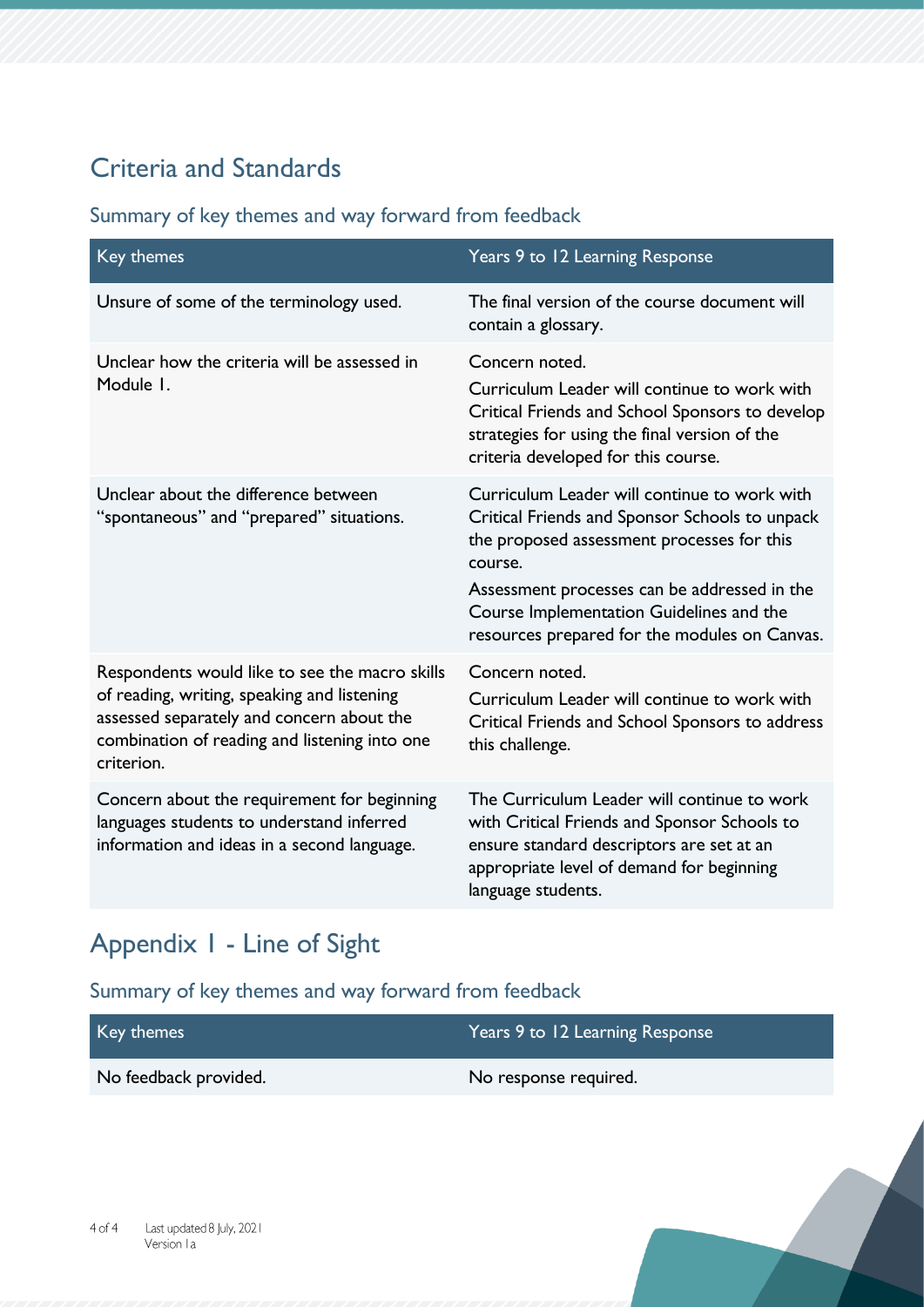## Appendix 2 – Alignment to Curriculum Frameworks

#### Summary of key themes and way forward from feedback

| Key themes                                                                                                                                                                | Years 9 to 12 Learning Response                                                                                                                                                                                                              |
|---------------------------------------------------------------------------------------------------------------------------------------------------------------------------|----------------------------------------------------------------------------------------------------------------------------------------------------------------------------------------------------------------------------------------------|
| Request for clarification of the terms:<br>'interacting in language', 'analysing language' and<br>'creating language and for exemplars to support<br>their understanding. | Concern and requests noted.<br>The final version of the proposed course<br>document will contain a glossary and The<br>Course Implementation Guidelines and<br>accompanying Canvas resources will help to<br>clarify these CCAFL objectives. |

## Appendix 3 – Work Requirements

| Key themes                                                                                                                                      | Years 9 to 12 Learning Response                                                                                                                                                                                                                                              |
|-------------------------------------------------------------------------------------------------------------------------------------------------|------------------------------------------------------------------------------------------------------------------------------------------------------------------------------------------------------------------------------------------------------------------------------|
| Concern that the word count for some of the<br>work requirements might be slightly too high<br>and that the multimodal format is too difficult. | The Curriculum Leader will continue to work<br>with Critical Friends and Sponsor Schools to<br>ensure work requirements for each module<br>reflect the skills and knowledge required and<br>represent an appropriate degree of challenge<br>for beginning language learners. |
|                                                                                                                                                 | Appropriate resources will be included in the<br>Course Implementation Guide and on Canvas<br>for managing the work requirements.                                                                                                                                            |
| Unsure about the nature of a folio in Level 2<br>German.                                                                                        | The final course document will contain a<br>glossary and the Course Implementation<br>Guidelines and Canvas resources will support<br>an understanding of the assessment tasks.                                                                                              |